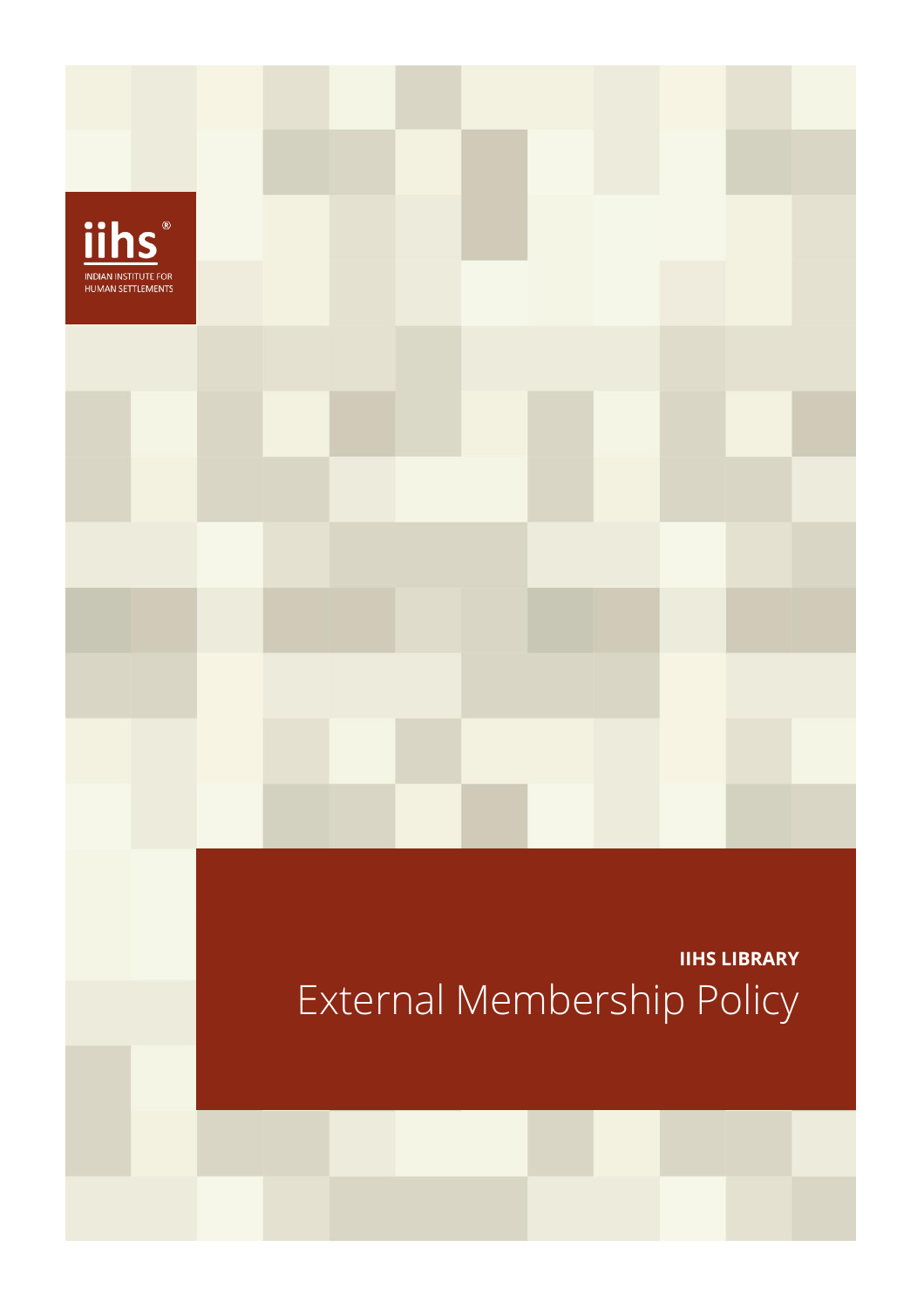nts

# IIHS Library

IIHS, a national education institution committed to the equitable, sustainable and efficient transformation of Indian settlements, was established in 2008. It runs an Urban Fellows Programme, a Sustainable Cities MOOC and various short-term courses on the Indian government's urban missions for Indian civil servants and the public. The IIHS Library is central to the institution's mission to build a research, knowledge, and teaching hub focused on India's urbanisation. It aims to be the largest reference library on urbanisation in South Asia, providing a range of resources and services to support researchers and practitioners studying urban processes and transitions in developing countries.

## **Library Timings**

Monday to Thursday: 9.30 AM to 8.00 PM Friday: 9.30 AM to 6.30 PM Saturday: 9.30 AM to 5.00 PM

### **Membership Details**

| Category          | <b>Plan</b> | Entitlement* | <b>Security</b> | <b>Annual Fees +</b>     | <b>Total</b> |
|-------------------|-------------|--------------|-----------------|--------------------------|--------------|
|                   |             |              | <b>Deposit</b>  | <b>Registration Fees</b> |              |
|                   |             |              | (Refundable)    | (Non-Refundable) $*$     |              |
| <b>Individual</b> | Monthly     | 3 Books+ E-  | Rs.1000         | Rs.300 + Rs500           | Rs.1800      |
|                   |             | resources    |                 |                          |              |
|                   | Quarterly   | 3 Books+ E-  | Rs.1000         | $Rs.500 + Rs.500$        | Rs.2000      |
|                   |             | resources    |                 |                          |              |
|                   | Half-       | 3 Books+ E-  | Rs.1500         | Rs.800 + Rs.500          | Rs.2800      |
|                   | yearly      | resources    |                 |                          |              |
|                   | Annual      | 3 Books+ E-  | Rs.3000         | Rs.1000 + Rs.500         | Rs.4500      |
|                   |             | resources    |                 |                          |              |
| <b>Alumni</b>     | Annual      | 2 Books+ E-  |                 | Rs.2000 $(^{\#})$        |              |
|                   |             | resources    |                 |                          |              |
| Institutions/O    | Annual      | 15 Books+ E- | Rs.10000        | Rs.5000 + Rs.2500        | Rs17500      |
| rganisations      |             | resources    |                 |                          |              |
| (Up to 5 users)   |             |              |                 |                          |              |
| <b>Corporates</b> | Annual      | 15 Books+ E- | Rs.10000        | Rs.10000 + Rs.2500       | Rs22500      |
| (Up to 5 users)   |             | resources    |                 |                          |              |

\*Access to E-resources within the library premises | #Non-refundable fee

In the case of loss of Library ID card, Rs.350 will be charged for reissue. The filled in membership form along with a passport size photograph, identity card (photocopy) and the DD/Cheque payable to **Indian Institute for Human Settlements**, payable at Bengaluru should be given at the address below:

The Library Indian Institute for Human Settlements Bengaluru City Campus, No. 197/36, 2<sup>nd</sup> Main, Sadashivanagar, Bengaluru - 560 080 Tel: +91 80 6760 6666 Exn: 661 Fax: +91 80 2361 6814 Email: library@iihs.ac.in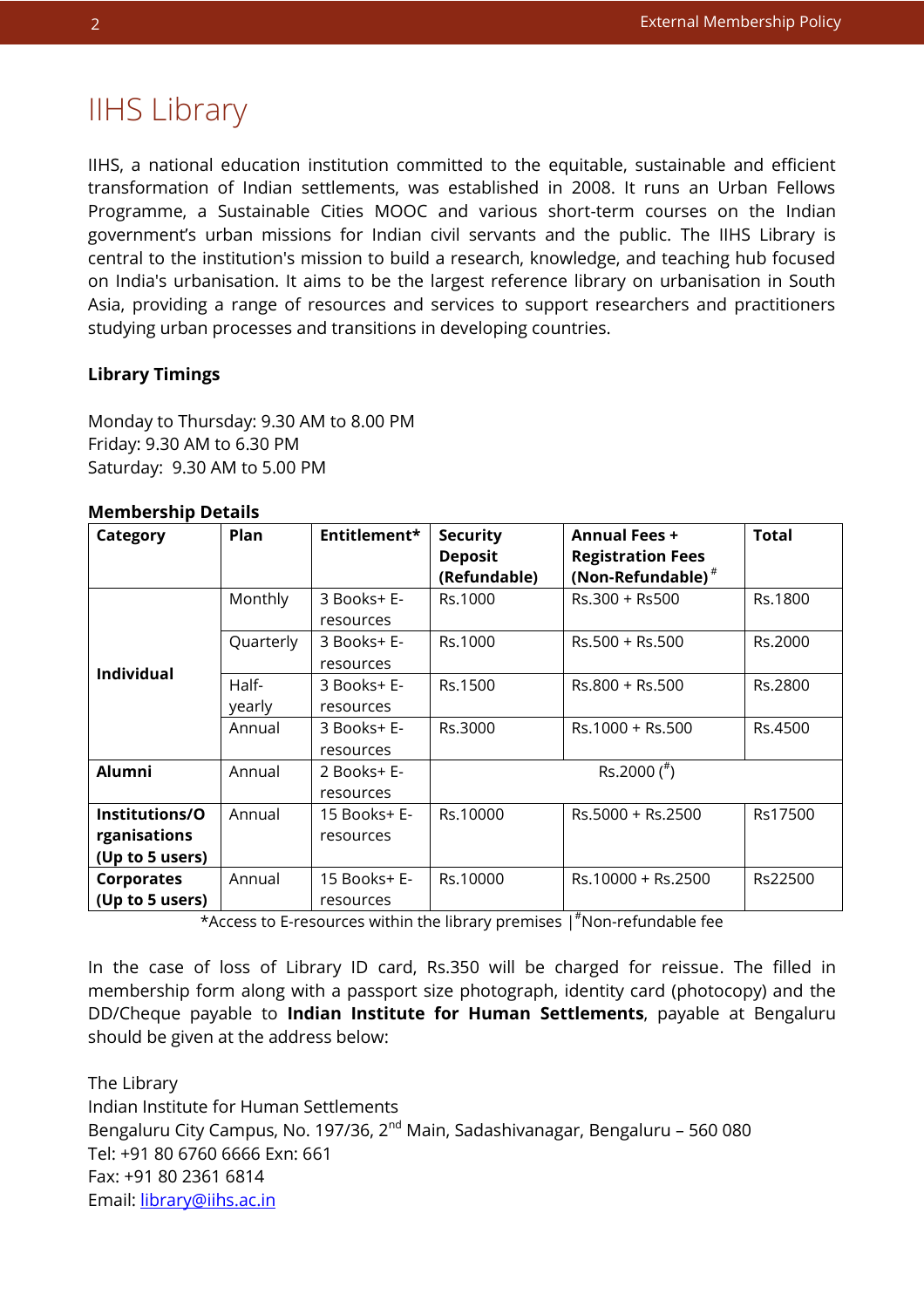## **Circulation Policy**

- Books being borrowed should be duly issued at the Library Counter and should be collected in person.
- Membership ID card should be presented while borrowing books from the Library. Books on loan can be renewed twice, if there is no reservation against them.
- If the member fails to return the book on the due date, an overdue fine of Rs. 10/- will be charged per item, to a maximum of Rs. 100 per item or for a maximum of 10 days, whichever is earlier. Due notices for the books to be returned and reminders for the overdue items will be sent to the users by email one day in advance.
- No journal, case study, reference, textbook, audio-visual and cartographic materials will be issued out.
- Library resources are subject to recall at any time, if the requirement arises urgently. All the borrowed items should be returned to Library on or before the due date.
- If any Library item is lost or damaged, the member should report it to the Library immediately, and the member should replace the item at their own cost within 30 days.
- If the member fails to replace the book within 30 days, procuring the items lost/damaged would be initiated in Library and the member would be charged the actual cost of the lost item, plus 20% additional charge.
- For the paid library members Wi-Fi will be provided during the period of library membership.

## **Reference and Reprography Services**

- The IIHS Library offers Ready Reference Service. Only Library members are permitted to submit their reference queries to library@iihs.ac.in. Such queries will be attended to within two working days. The printing and photocopying charges will be Rs.1 per page, and courier and handling charges will be extra.
- Any other reference requests may be examined on a case-by-case chargeable basis subject to the provisions of the Indian Copyright Act, 1957.

## **General Rules and Regulations**

- The IIHS Library is open to the public to explore its collections and services. It offers its members and visitors, view-only access to e-Journals within the premises. There is no charges for visitors to walk-in during working hours.
- External members will be provided a Library ID card, which needs to be carried to enter the IIHS premises. They will also be provided a visitor ID card. On their exit they should return the Visitor ID card back to IIHS security staff. Members and visitors are not permitted to use other areas of the IIHS premises without permission.
- Bags have to be deposited at the entrance of the Library.
- Eating, drinking and smoking are strictly forbidden inside the Library.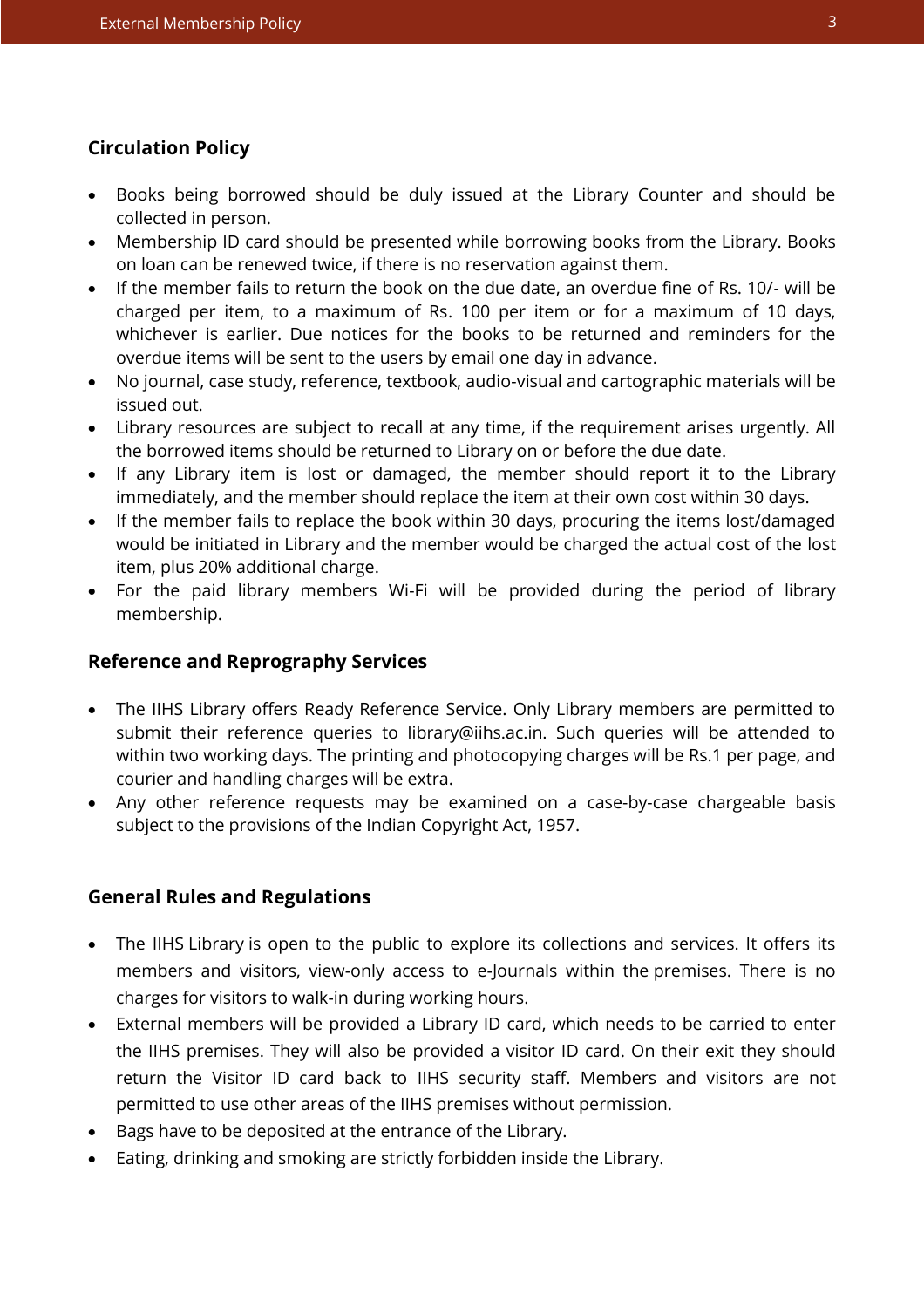nts

- Items in the Library must be treated with care. It must be ensured that borrowed items are not lost or damaged in any manner. If a book that you wish to borrow is already damaged, please report this to the Library staff immediately.
- Any change in address must be communicated to us for our records to be in order.